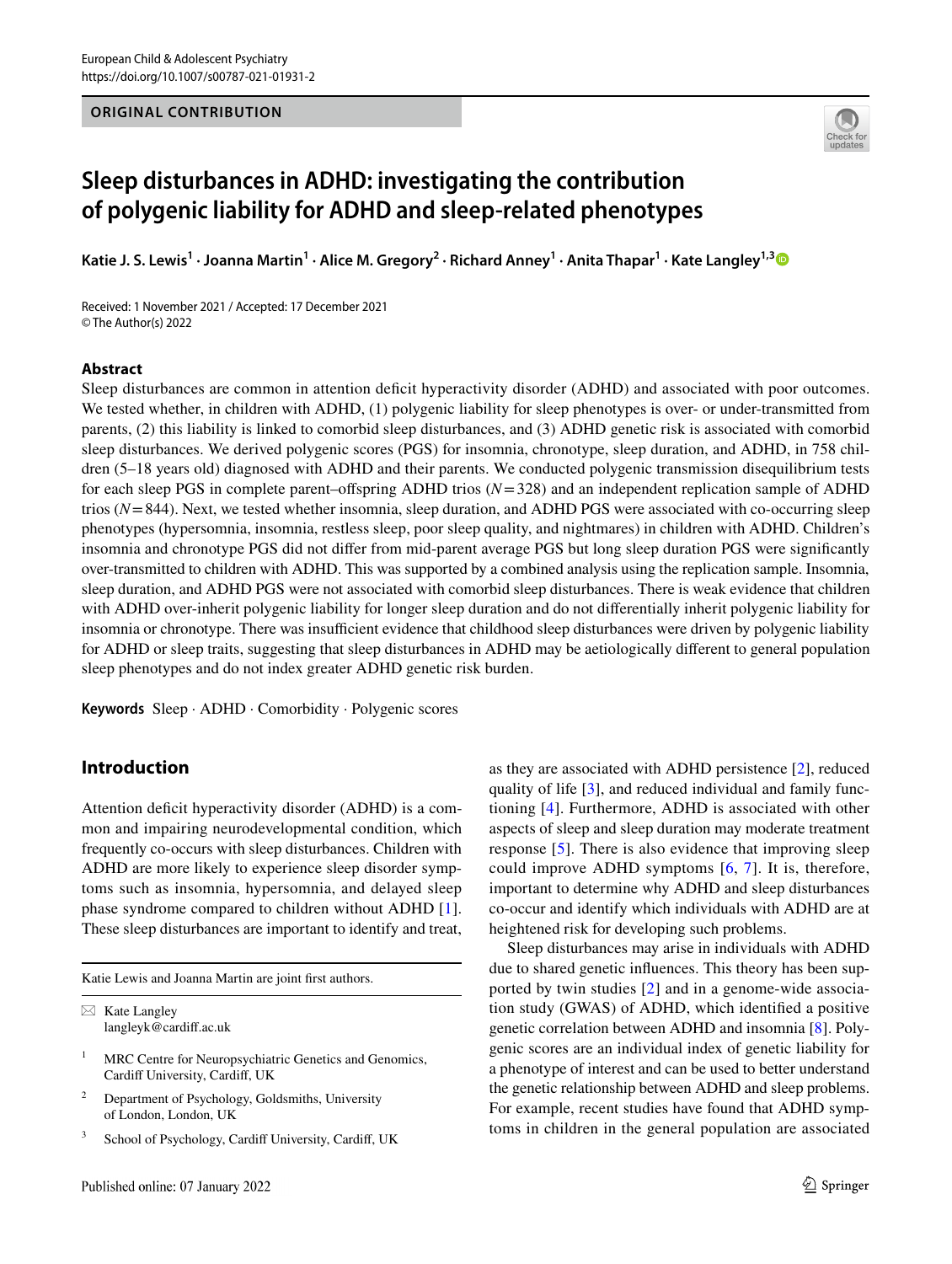with polygenic scores for insomnia [\[9](#page-7-8)] and narcolepsy [\[10](#page-7-9)]. Additionally, ADHD polygenic scores are associated with sleep disturbances in children in the general population, particularly excessive somnolence and difficulties initiating and maintaining sleep [[11\]](#page-7-10). Further investigation is needed of whether polygenic liability for several diferent sleep phenotypes is associated with ADHD clinical diagnosis in children. Case–control studies can be confounded by population stratifcation and other factors (e.g., diferences between cases and controls in age, sex, medical history, educational attainment or socioeconomic background). An alternative method which is robust to these factors is the polygenic transmission disequilibrium test (pTDT) [[12](#page-7-11)]. The pTDT can be used to test whether common variant liability for complex traits is over- or under-transmitted from parents to children ascertained on the basis of a particular disorder. Such diferential transmission of polygenic liability related to sleep phenotypes would further support shared genetic liability between ADHD and sleep phenotypes.

A further question is whether the common polygenic liability to sleep traits in general populations also indexes comorbid sleep disturbances in children with ADHD. This is important to test because it is possible that these sleep disturbances arise from diferent mechanisms to those in the general population. For example, they could arise due to ADHD symptoms (e.g. a racing mind), which are indexed by genetic liability to ADHD, rather than a genetic liability to sleep phenotypes. There are also environmental factors associated with ADHD that increase the likelihood of experiencing sleep disturbances (e.g. socioeconomic status, medication) [\[13](#page-7-12)].

Finally, a related question concerns why children with ADHD are at heightened risk for developing sleep problems. As sleep problems in children with ADHD are associated with symptom severity, co-occurring disorders and neurocognitive deficits  $[14, 15]$  $[14, 15]$  $[14, 15]$ , these problems may index neurodevelopmental or clinical severity. Previous work has shown that genetic risk for ADHD is associated with other comorbid difficulties in children with ADHD (e.g. conduct disorder) [[16\]](#page-7-15). In addition, sleep disturbances are common in the context of many other psychiatric disorders such as depression [\[17\]](#page-7-16), which also share polygenic liability with sleep problems [[17](#page-7-16), [18](#page-7-17)] and ADHD [\[19,](#page-7-18) [20](#page-7-19)]. Polygenic scores for ADHD and psychiatric disorders can be used to test whether sleep disturbances observed in children with ADHD are an indicator of neurodevelopmental or clinical severity.

Our overall aim in this study was to test whether sleep disturbances in children with ADHD are driven by polygenic liability for general population sleep phenotypes and are an indicator of ADHD severity. First, we hypothesised that polygenic liability for insomnia would be over-transmitted from parents to children diagnosed with ADHD, and that polygenic liability for sleep duration and chronotype (i.e. delayed sleep phase) would be over- or under-transmitted. These expectations were based on previously estimated genetic correlations between ADHD and sleep phenotypes (positive genetic correlation with insomnia and no evidence of correlation in either direction for other sleep phenotypes) in primarily case–control samples [[8\]](#page-7-7). Second, we hypothesised that greater polygenic liability for sleep phenotypes (measured in adult populations) would be associated with increased risk of insomnia, poor sleep quality and hypersomnia in children with ADHD. Finally, we hypothesised that a greater polygenic risk for ADHD would increase the risk of sleep disturbances in children with ADHD. In exploratory analyses, we examined whether greater genetic risks for other disorders commonly comorbid with ADHD (i.e. anxiety, depression, and Autism Spectrum Disorder (ASD)) are associated with increased risk of sleep disturbances in children with ADHD.

## **Method**

The sample comprised children with ADHD (aged 5–18 years), recruited from out-patient clinics (including Child and Adolescent Mental Health Services and Paediatrics) in Wales. Parents and children aged 16 years or older provided written informed consent and children under 16 years old provided assent to take part in the study. Ethical approval was obtained from the North West England and Wales Multicentre Research Ethics Committees and the Cardif University School of Medicine Research Ethics Committee.

ADHD diagnosis was confrmed using the Child and Adolescent Psychiatric Assessment (CAPA; [[21](#page-7-20)]), a semistructured diagnostic interview completed with parents by trained and clinically supervised psychologists. Children in the sample who were aged  $\geq$  12 years were also interviewed using the CAPA. Presence of the 18 DSM-IV/ICD-10 ADHD symptoms, 2 additional ADHD symptoms for DSM-III-R, impairment, and age of onset of symptoms were ascertained. Symptom pervasiveness was confrmed via teacher report using the Child ADHD Teacher Telephone Interview (CHATTI) [\[22](#page-7-21)] or Conners' Teacher Rating Scale [[23\]](#page-8-0). Children were included if they met ADHD diagnostic criteria according to (the then current) DSM-IV at the time of the interview, with a small subset  $(N=72)$  from an earlier part of the study who met DSM-III-R criteria (where teacher information on symptom pervasiveness was not available).

Presence of sleep disturbances was also assessed using the CAPA criteria. The following items were assessed: any insomnia of≥1 h of being unable to get to sleep (including any of the following: delayed sleep onset, night waking, early morning waking), hypersomnia, restless sleep, poor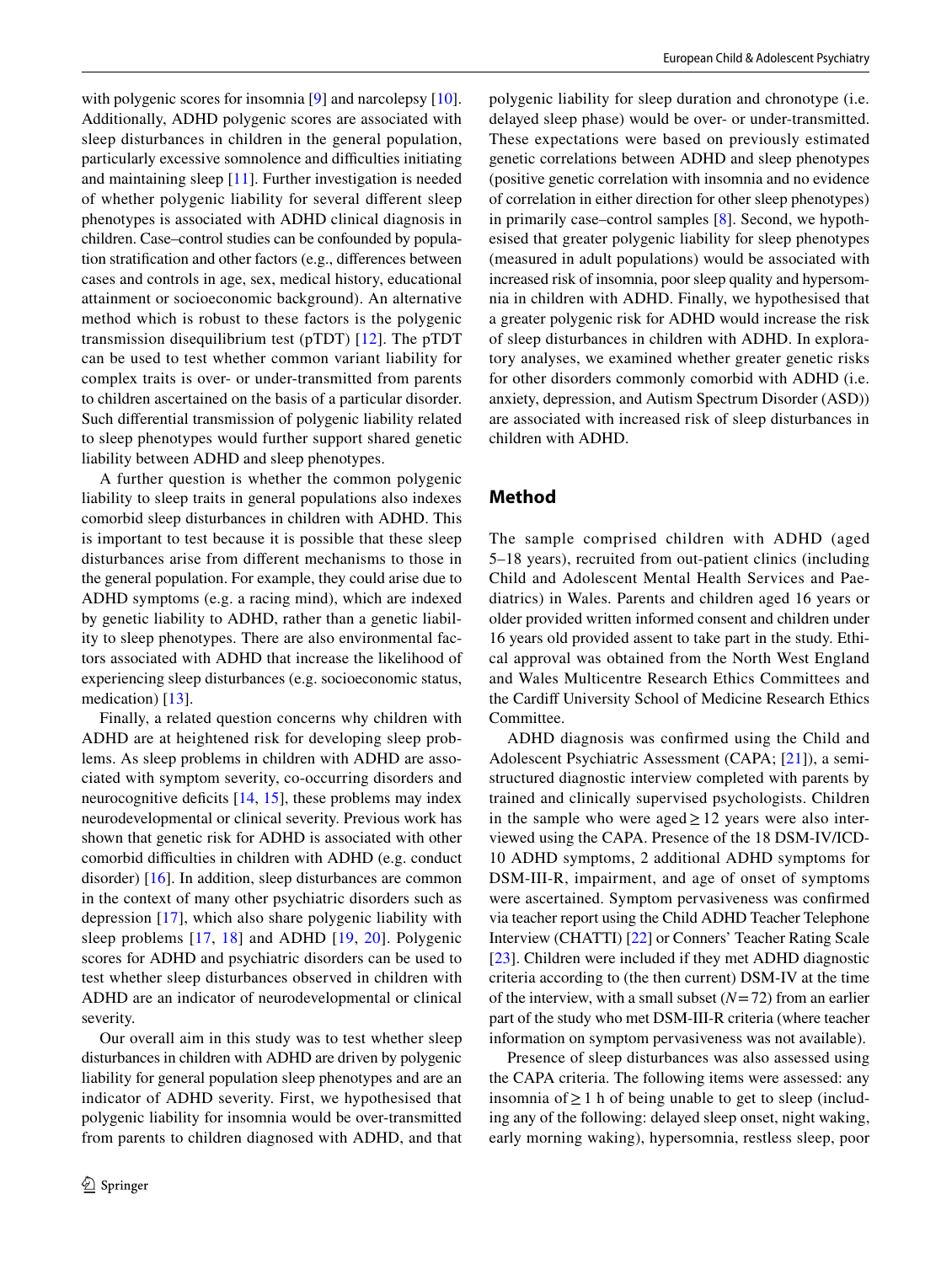sleep quality (defned in the CAPA as being inadequately rested by sleep), and nightmares. All sleep disturbance items were coded as binary variables  $(0=absent, 1=present)$ . For children aged>11 years who also completed the CAPA, a symptom was considered present if either the parent or child reported it. The presence of nightmares was only assessed in the parent CAPA. Parents also reported whether their children were currently taking any medication for ADHD (i.e. stimulants or risperidone) or for sleep disturbances (e.g. melatonin). Children with missing parent CAPA information for sleep variables (from a part of the study when this section was not included) were excluded  $(N=101)$  from that part of the analysis.

Children and both biological parents were asked to provide a DNA sample (saliva or blood). The samples were genotyped in several batches, with rigorous quality control (QC) procedures (see Supplement). We used publicly available large discovery GWAS summary statistics based on studies of individuals of European ancestries that were independent of our sample, to derive polygenic scores (PGS) using PLINK version 1.9 [\[24](#page-8-1)]. We used the following primary discovery phenotypes: frequent insomnia symptoms (129,270 cases and 108,357 controls) [\[18\]](#page-7-17), chronotype (252,287 cases and 150,908 controls) [[25](#page-8-2)], self-reported sleep duration (total length of hours: 446,118 individuals; short sleep duration: 106,192 cases and 305,742 controls; long sleep duration: 34,184 cases and 305,742 controls) [\[26\]](#page-8-3), and ADHD (18,378 cases and 29,113 controls; after excluding our sample) [[8\]](#page-7-7). For the exploratory analyses, we used the following discovery phenotypes: anxiety disorders (31,977 cases and 82,114 controls) [[27\]](#page-8-4), major depressive disorder (MDD; 59,851 cases and 113,154 controls) [[28](#page-8-5)], and autism spectrum disorder (ASD; 18,382 cases and 27,969 controls) [[29](#page-8-6)].

For each of these GWAS, common variants (Minor allele frequency  $(MAF) > 5\%$ ) that overlapped with our sample were used to calculate PGS for each individual by summing the number of alleles (weighted by the log of the odds ratio) across the set of single nucelotide polymorphisms (SNPs) in PLINK (using command –score). We then used the PGS-PCA approach [[30\]](#page-8-7), in which a principal component analysis was conducted on scores derived using 7 *p* value thresholds and the frst principal component was extracted and standardised using z-score transformations (further details in Supplement).

#### **Analyses**

For aim 1, we used the pTDT [[12\]](#page-7-11), in which we compared the mean proband PGS to the mean parental mid-point PGS. This tests for over- or under-transmission of alleles for a given phenotype in the proband compared to what would be expected given the average of the parental genotypes. For aim 2, we tested whether insomnia PGS were associated with insomnia and poor sleep quality and whether sleep duration PGS were associated with insomnia, poor sleep quality and hypersomnia. For aim 3, we tested whether ADHD PGS were associated with any of the sleep disturbances. We also performed exploratory analyses testing whether PGS for anxiety, depression, or ASD were associated with any sleep disturbances.

The sample included 40 families with full- or half-siblings. Only one child per family was selected for pTDT analyses. For all other analyses, we accounted for genetically related samples using a sandwich estimator to correct the standard errors of regression coefficients, using generalised estimating equations implemented in the *drgee* R package. For all PGS analyses, the top 5 PCs, genotyping batch and child's age at assessment were included as covariates. Nagelkerke  $R<sup>2</sup>$  differences between null and full models were calculated to obtain estimates of variance explained, and we applied correction for multiple testing using a false discovery rate (FDR) threshold of 0.05. We ran several sensitivity analyses: (a) using only CAPA information from parents, (b) including sex and ADHD medication as additional covariates, and (c) excluding children taking any medication for sleep.

## **Replication sample**

Replication data for Aim 1 were available from the International Multicentre ADHD Genetics (IMAGE) study, consisting of 844 complete trios of ADHD probands and both biological parents [[31\]](#page-8-8) (see Supplement for details of sample QC). PGS were calculated using GWAS of sleep phenotypes, using the same method as described above. Secondary phenotype data relating to sleep phenotypes were limited in this sample and were not analysed.

ADHD diagnosis was confrmed in IMAGE using the ADHD section of the Parental Account of Childhood Symptoms [\[32](#page-8-9)], a semi-structured interview in which parents rate the frequency or severity of their child's ADHD symptoms (details in Supplement). Further information on study procedures is outlined elsewhere [\[33](#page-8-10)].

To increase the power of the pTDT analysis, we also performed a joint analysis of the primary and replication samples to give an overall estimate of the effect sizes across both samples. To do this, we combined the deviation of children's PGS from their parents' average PGS across the two datasets and performed the pTDT in the combined sample (*N*=1172 trios).

## **Results**

758 children with diagnosed ADHD had available information about sleep disturbances and genetic data after QC and were included in the analyses. Table [1](#page-3-0) displays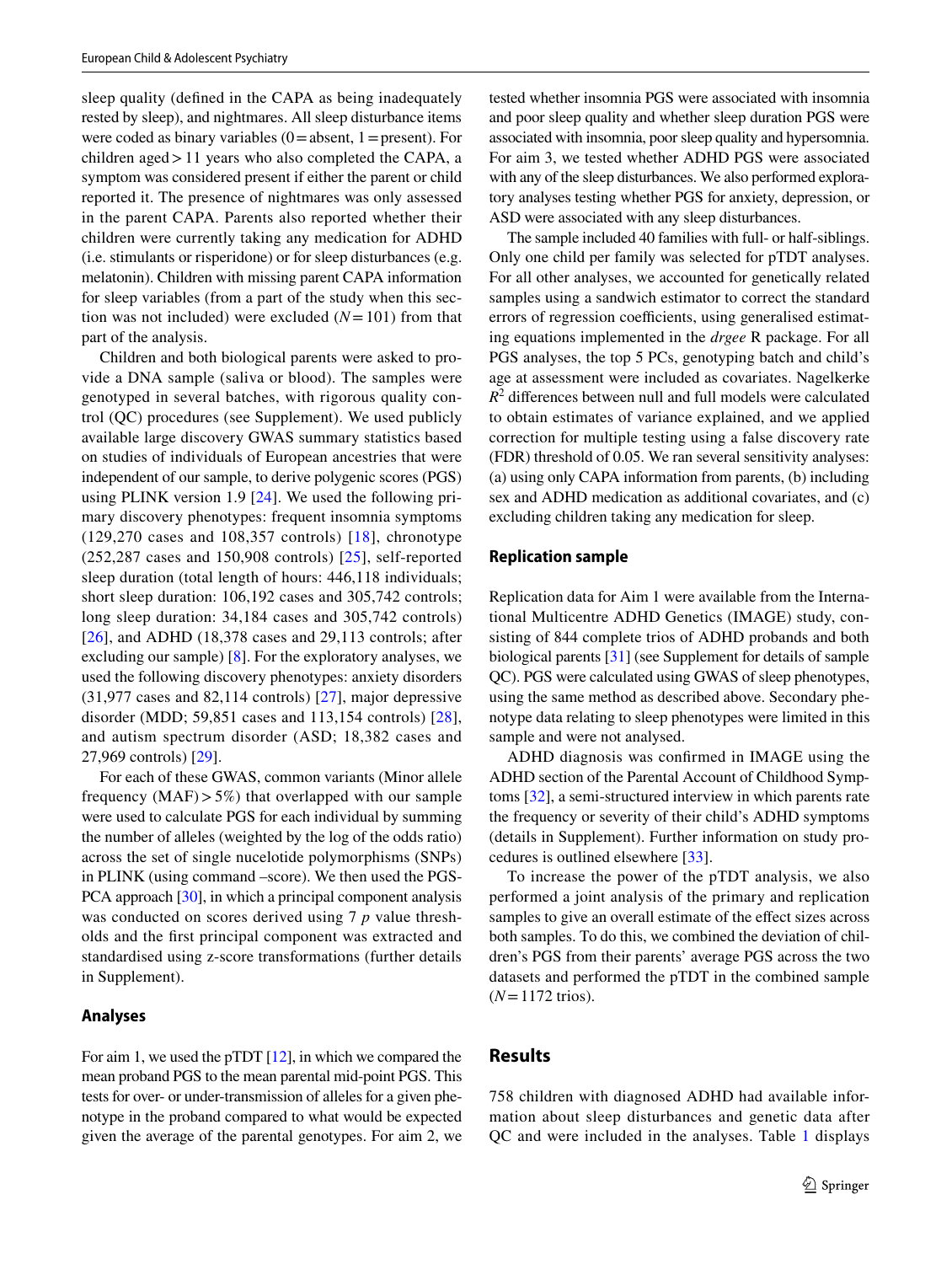the frequencies of sleep problems in the sample, and other descriptive variables. Sleep disturbances were common, with restless sleep being the most commonly reported problem.

The pTDT analysis of 328 complete parent–ofspring trios indicated that polygenic liability for sleep duration was over-inherited by children with ADHD, compared to the average of their parents' polygenic profles [mean=0.13(0.05),  $p_{\text{FDR}}$ =0.032]. This association originated specifcally from polygenic liability for longer sleep duration [mean =  $0.14(0.05)$ ,  $p_{FDR} = 0.032$ ]. There was no evidence of diferential transmission of polygenic liability for short sleep duration, insomnia, or chronotype. See Fig. [1](#page-3-1)a and Table S1 for detailed results.

We used a second sample of 844 children with ADHD from the IMAGE dataset  $[31]$  $[31]$ , to try to replicate these analyses; see Table S2 for a description of the sample. The results showed a weaker and non-signifcant result for over-transmission of long sleep duration polygenic liability  $[mean = 0.06(0.03), p = 0.077]$  (Fig. [1b](#page-3-1) and Table S1). This result was signifcant in the combined sample analysis of 1,172 trios [mean=0.08(0.03), *p*=0.0039]; see Table S1.

Insomnia PGS were not associated with insomnia in children with ADHD (Table [2\)](#page-4-0). Despite over-transmission of sleep duration polygenic liability to children with ADHD, based on the pTDT analysis, this liability was not associated with co-occurring insomnia, sleep quality, or hypersomnia in the sample (Table [2\)](#page-4-0). ADHD PGS were also not associated with any of the sleep disturbances in the sample (Table [3\)](#page-4-1). Finally, PGS for other commonly comorbid psychiatric disorders (anxiety, depression, and ASD) were also not associated with

<span id="page-3-0"></span>**Table 1** Primary ADHD sample description

| Binary phenotypes              | $N\left(\%\right)$ |
|--------------------------------|--------------------|
| Sex (female)                   | 101(13.3)          |
| Any insomnia                   | 192(25.6)          |
| Restless sleep                 | 294(55.9)          |
| Poor sleep quality             | 104(19.7)          |
| Nightmares                     | 97(18.4)           |
| Hypersomnia                    | 31(4.1)            |
| Low family social status       | 315(48.5)          |
| Low family income              | 269(62.9)          |
| Low parental education         | 129(28.2)          |
| ADHD medication use            | 214(30.3)          |
| Sleep medication use           | 76(14.8)           |
| Continuous phenotypes          | Mean(SE)           |
| Child's age at assessment      | 10.3(0.1)          |
| Inattention symptoms           | 7.34(0.062)        |
| Hyperactive-impulsive symptoms | 7.72(0.055)        |
| <b>Total ADHD</b> symptoms     | 15.1(0.09)         |



<span id="page-3-1"></span>**Fig. 1** Results of the pTDT analysis displaying the mean deviation of the child's polygenic score from the mid-parent polygenic score, along with standard errors, in a) the primary sample and b) the replication sample. *INS* insomnia, *CHRON* chronotype, *SLDUR* sleep duration, *SDLONG* sleep duration (long), *SDSHORT* sleep duration (short). \**p*<0.05; \*\**p*<0.01

co-occurring insomnia or other sleep problems (Table [4](#page-4-2)). The pattern of results did not difer in sensitivity analyses (Tables S3–S5).

Sensitivity analyses using only CAPA information from parents, including additional covariates (sex and ADHD medication) and including only children not taking any sleep medication showed a similar pattern of results (Tables S3–S5).

## **Discussion**

In this study, we used PGS to investigate associations between sleep disturbances and ADHD using a clinical sample of children diagnosed with ADHD and their parents. First, we found that polygenic liability for long sleep duration was over-transmitted from parents to children with ADHD and this fnding was supported in a combined analysis using an independent replication sample. Second, we did not fnd evidence that polygenic liability for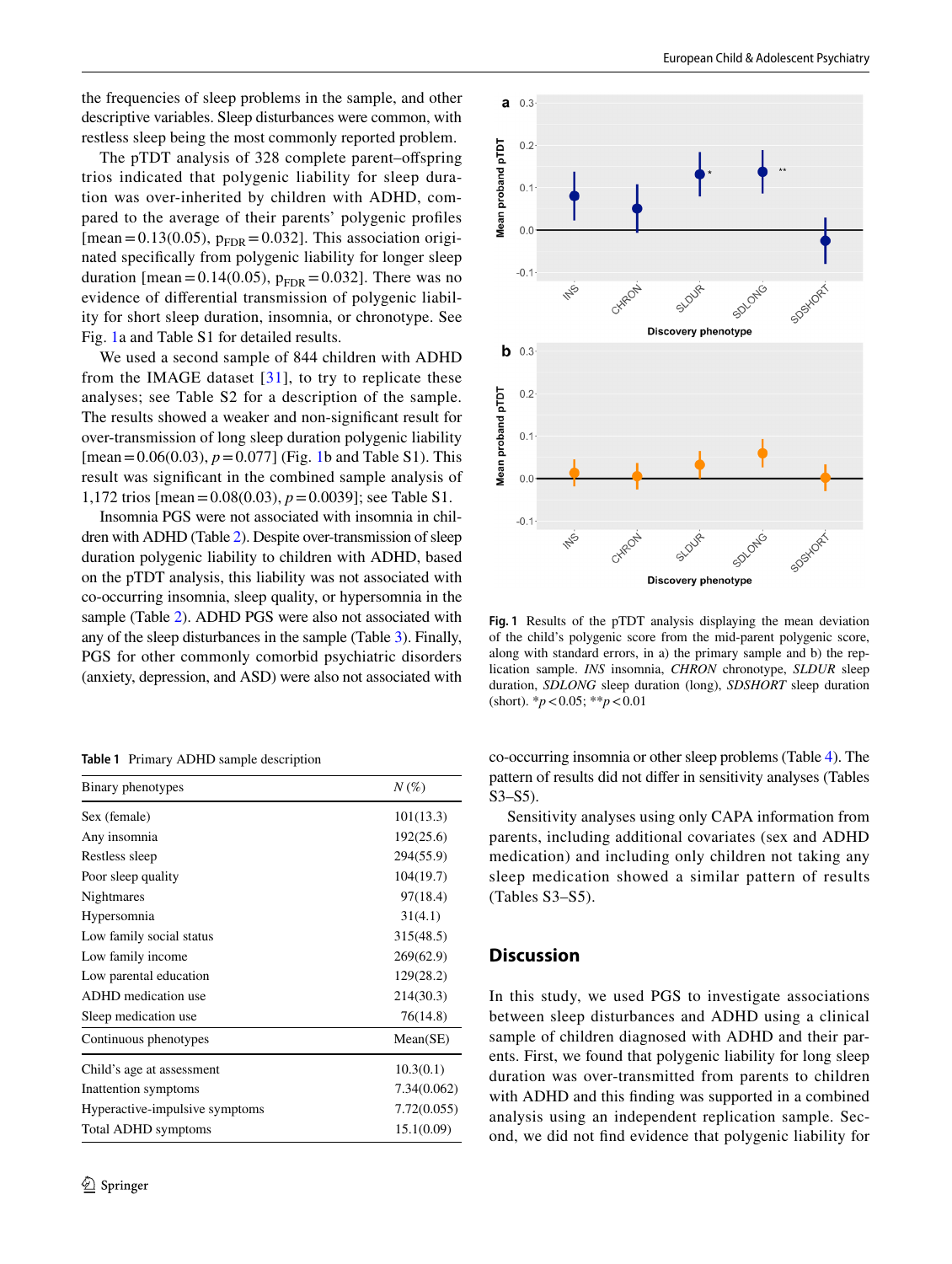<span id="page-4-0"></span>**Table 2** Association of insomnia and sleep duration polygenic scores with sleep disturbances in children with ADHD

| Polygenic score        | Outcome       | N   | OR(95% CI)          | $\boldsymbol{p}$ | $P_{\rm FDR}$ | $R^2$    |
|------------------------|---------------|-----|---------------------|------------------|---------------|----------|
| Insomnia               | Insomnia      | 750 | $1.05(0.88 - 1.24)$ | 0.61             | 0.76          | 0.00055  |
|                        | Sleep quality | 527 | $1.17(0.94 - 1.46)$ | 0.16             | 0.76          | 0.0056   |
| Sleep duration         | Insomnia      | 750 | $0.93(0.79 - 1.10)$ | 0.43             | 0.76          | 0.0012   |
|                        | Sleep quality | 527 | $1.04(0.83 - 1.29)$ | 0.74             | 0.81          | 0.0003   |
|                        | Hypersomnia   | 755 | $1.01(0.69 - 1.48)$ | 0.96             | 0.96          | 0.000013 |
| Sleep duration (long)  | Insomnia      | 750 | $1.19(1.00 - 1.40)$ | 0.045            | 0.50          | 0.0077   |
|                        | Sleep quality | 527 | $1.06(0.84 - 1.33)$ | 0.62             | 0.76          | 0.00075  |
|                        | Hypersomnia   | 755 | $0.86(0.61-1.20)$   | 0.36             | 0.76          | 0.0032   |
| Sleep duration (short) | Insomnia      | 750 | $1.09(0.92 - 1.29)$ | 0.31             | 0.76          | 0.002    |
|                        | Sleep quality | 527 | $1.12(0.91 - 1.39)$ | 0.27             | 0.76          | 0.0031   |
|                        | Hypersomnia   | 755 | $0.89(0.64 - 1.23)$ | 0.49             | 0.76          | 0.0017   |

*FDR* false discovery rate,  $R^2$  variance explained by PGS (polygenic score)

<span id="page-4-1"></span>

| Polygenic score | Outcome        | Ν   | OR(95% CI)          | $\boldsymbol{D}$ | $P_{\rm FDR}$ | $R^2$    |
|-----------------|----------------|-----|---------------------|------------------|---------------|----------|
| ADHD            | Insomnia       | 750 | $1.02(0.86 - 1.20)$ | 0.68             | 0.95          | 0.00033  |
|                 | Restless sleep | 526 | $0.92(0.77-1.09)$   | 0.33             | 0.95          | 0.0024   |
|                 | Sleep quality  | 527 | $0.93(0.75 - 1.15)$ | 0.57             | 0.95          | 0.00096  |
|                 | Nightmares     | 527 | $0.95(0.76 - 1.19)$ | 0.93             | 0.95          | 0.000025 |
|                 | Hypersomnia    | 755 | $1.01(0.69-1.50)$   | 0.71             | 0.95          | 0.00067  |

*FDR* false discovery rate,  $R^2$  variance explained by PGS (polygenic score)

<span id="page-4-2"></span>

| <b>Table 4</b> Association of<br>neurodevelopmental/psychiatric<br>polygenic scores with sleep<br>disturbances in children with<br>ADHD | Polygenic score | Outcome           | $\boldsymbol{N}$ | OR(95% CI)          | $\boldsymbol{p}$ | $P_{\text{FDR}}$ | $R^2$    |
|-----------------------------------------------------------------------------------------------------------------------------------------|-----------------|-------------------|------------------|---------------------|------------------|------------------|----------|
|                                                                                                                                         | Anxiety         | Insomnia          | 748              | $0.97(0.82 - 1.16)$ | 0.77             | 0.90             | 0.00018  |
|                                                                                                                                         |                 | Restless sleep    | 524              | $1.05(0.87-1.25)$   | 0.63             | 0.90             | 0.0006   |
|                                                                                                                                         |                 | Sleep quality     | 525              | $1.04(0.84 - 1.29)$ | 0.73             | 0.90             | 0.00031  |
|                                                                                                                                         |                 | <b>Nightmares</b> | 525              | $1.19(0.93 - 1.52)$ | 0.16             | 0.75             | 0.0059   |
|                                                                                                                                         |                 | Hypersomnia       | 753              | $1.04(0.71 - 1.51)$ | 0.85             | 0.91             | 0.00016  |
|                                                                                                                                         | <b>ASD</b>      | Insomnia          | 750              | $0.91(0.77-1.07)$   | 0.25             | 0.75             | 0.0026   |
|                                                                                                                                         |                 | Restless sleep    | 526              | $0.90(0.75 - 1.07)$ | 0.24             | 0.75             | 0.0033   |
|                                                                                                                                         |                 | Sleep quality     | 527              | $0.80(0.64 - 0.99)$ | 0.044            | 0.66             | 0.012    |
|                                                                                                                                         |                 | <b>Nightmares</b> | 527              | $0.96(0.75 - 1.24)$ | 0.78             | 0.90             | 0.00025  |
|                                                                                                                                         |                 | Hypersomnia       | 755              | $1.18(0.84 - 1.66)$ | 0.33             | 0.83             | 0.0035   |
|                                                                                                                                         | MDD             | Insomnia          | 750              | $1.05(0.88 - 1.24)$ | 0.60             | 0.90             | 0.00057  |
|                                                                                                                                         |                 | Restless sleep    | 526              | $1.05(0.88 - 1.26)$ | 0.57             | 0.90             | 0.00081  |
|                                                                                                                                         |                 | Sleep quality     | 527              | $0.93(0.75 - 1.15)$ | 0.48             | 0.90             | 0.0013   |
|                                                                                                                                         |                 | <b>Nightmares</b> | 527              | $1.01(0.81-1.26)$   | 0.94             | 0.94             | 0.000014 |
|                                                                                                                                         |                 | Hypersomnia       | 755              | $1.24(0.87-1.77)$   | 0.23             | 0.75             | 0.0059   |
|                                                                                                                                         |                 |                   |                  |                     |                  |                  |          |

*FDR* false discovery rate,  $R^2$  variance explained by PGS, *ASD* Autism Spectrum Disorder, *MDD* Major Depressive Disorder

sleep disturbances was associated with an increased risk of insomnia, poor sleep quality or hypersomnia in children with ADHD. Finally, we did not fnd evidence that greater genetic risk for ADHD or other frequently comorbid disorders were associated with increased risk of sleep disturbances in children with ADHD.

We found weak evidence that children with ADHD overinherit polygenic liability for longer sleep duration. Both long and short sleep duration have previously been phenotypically associated with ADHD [\[34\]](#page-8-11). Prolonged sleep duration is a symptom of hypersomnia, which is common in people with ADHD [\[35\]](#page-8-12). Other evidence pointing to a shared pathophysiology comes from research on narcolepsy;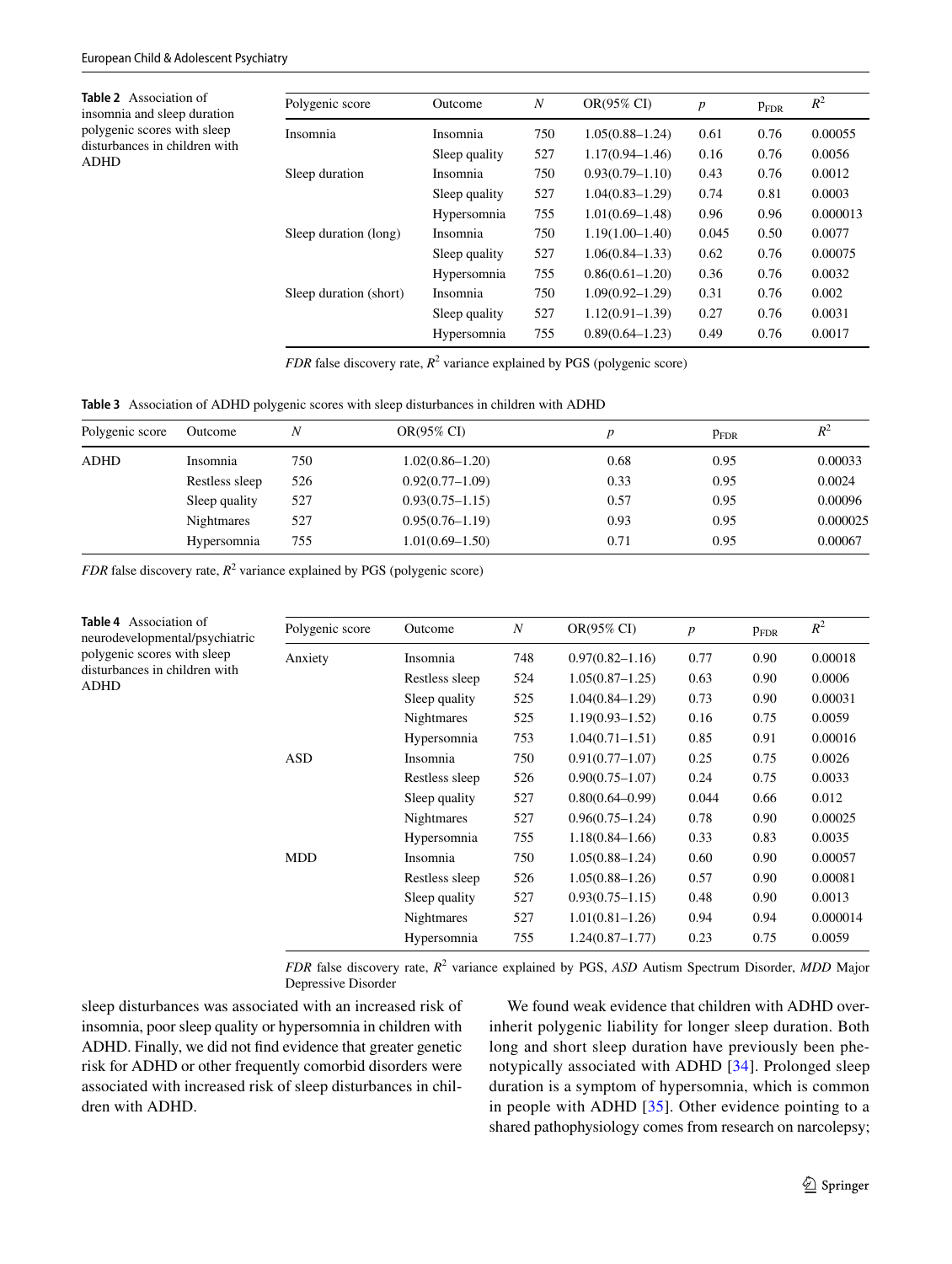both narcolepsy and ADHD can be treated using psychostimulants such as methylphenidate [[36\]](#page-8-13) and the prevalence of ADHD in children with narcolepsy is greater than in the general population [\[37\]](#page-8-14). Moreover, narcolepsy PGS have been associated with ADHD traits in the general population [\[10\]](#page-7-9). One theory is that inattentive and hyperactive-impulsive symptoms are a coping mechanism for deficits in alertness, but research supporting this is mixed [[38\]](#page-8-15). Although our fnding of over-transmission of sleep duration polygenic liability was not signifcant in an independent, larger ADHD sample, the direction of the efect was the same and the result was signifcant in analysis combining both samples. The effect size was stronger in the primary sample compared to the replication sample or combined analysis. This may be due to diferences in the two samples; for example, fewer children in the IMAGE replication sample had sleep problems compared to the primary sample.

We did not fnd evidence in the primary or replication samples that children with ADHD over- or under-inherit polygenic liability for other sleep traits, specifcally insomnia or chronotype. This did not support our hypothesis that sleep disturbances in ADHD arise due to shared genetic infuences and contrasts with the previously reported genetic correlation between ADHD diagnosis and insomnia [[8\]](#page-7-7). This could be due to diferences in methodology, given we compared polygenic liability for insomnia in children to their parents' average liability, rather than to screened controls. Our results also contrast with previous PGS studies in children in the general population, which found genetic links between ADHD and sleep phenotypes [[9–](#page-7-8)[11\]](#page-7-10). One possibility is that previous results were infuenced by the fact that ADHD and sleep problems co-occur in the general population, which was not accounted for. Our results indicate that when potential confounders (e.g. ancestry, socioeconomic background) are taken into account using a trio design, there is limited evidence of shared genetic effects between childhood diagnosed ADHD and sleep phenotypes measured in adults.

Our results also indicated that polygenic liability for sleep disturbances was not associated with an increased risk of insomnia, poor sleep quality, or hypersomnia in children with ADHD. One explanation is that existing GWAS of sleep problems in adults do not index sleep problems in childhood, which extends to sleep problems in the context of clinically-diagnosed ADHD. The GWAS summary statistics we used are the largest available GWAS of sleep phenotypes but were derived from the UK Biobank, which consists of adults aged 40–69 years [\[39\]](#page-8-16). There is emerging evidence that the heritability of sleep traits changes across the lifespan [[40,](#page-8-17) [41\]](#page-8-18) and it is possible that the genetic architecture of sleep phenotypes is diferent in adults compared to children, regardless of ADHD diagnosis. However, currently available sleep GWAS in children are based on much smaller samples (e.g. [\[42\]](#page-8-19)). Another possibility is that participants in our primary sample ranged in age from 5 to 18 years, whereas a recent study found that the association between ADHD and sleep disturbances peaked between 8 and 10 years of age [\[43\]](#page-8-20). It is, therefore, possible that genetic associations would also be greatest in this age range. In addition, we observed low rates of some sleep disorders in our sample (e.g. only 31 children in our sample had hypersomnia). This could be due to the interview method used to assess sleep phenotypes, or because a high proportion of our sample was taking medication for ADHD or sleep. Rates of hypersomnia might increase as children with ADHD become adults; it would therefore be pertinent to investigate associations between polygenic liability for adult sleep traits and sleep disturbances in adult samples with ADHD.

We did not fnd support for our hypothesis that greater polygenic liability for ADHD increased the risk of sleep disturbances in children with ADHD. This suggests that unlike other phenotypes (e.g. conduct disorder) [\[16](#page-7-15)], sleep disturbances in children with ADHD do not index a greater burden of risk for ADHD. It is possible that sleep disturbances in ADHD arise due to other factors, which should be investigated further. For example, children with ADHD are more likely to live in families of lower socioeconomic status [\[44](#page-8-21)], which is a risk factor for poor sleep and daytime sleepiness in children [[13](#page-7-12)]. Symptoms of ADHD may make it more difficult for children and their parents to adopt healthy sleep practices, such as regular bedtimes. Randomised controlled trials of sleep interventions that improve sleep practices have been shown to be efective in improving sleep and ADHD symptoms in children with ADHD  $[6, 7]$  $[6, 7]$  $[6, 7]$  $[6, 7]$ . Medications to treat ADHD may also improve or disrupt sleep [[45\]](#page-8-22); however, we observed the same pattern of results in sensitivity analyses adjusting for ADHD medication and excluding children taking medication for sleep.

Other explanations for the link between ADHD and sleep should be considered. First, in our study we examined common genetic variants for sleep traits, but it is possible that sleep disturbances comorbid with ADHD also arise due to rare or de novo genetic variants for sleep traits or ADHD. Second is the role of gene-environment interplay; sleep disturbances in children with ADHD could arise in those who have a genetic predisposition to sleep problems and are exposed to particular environmental risk factors. Third is the role of power as the PGS were based on examining a small fraction of the genome (tens of thousands of SNPs) and our sample is much smaller than those typically used in GWAS and genome-wide genetic correlation analyses. Finally, disorders such as ASD, oppositional defant disorder, anxiety, and depression are highly comorbid with ADHD [[46](#page-8-23), [47](#page-8-24)]. These disorders are also associated with sleep problems [[48,](#page-8-25) [49](#page-8-26)] and may drive associations between ADHD and sleep disturbances. However, in this study, we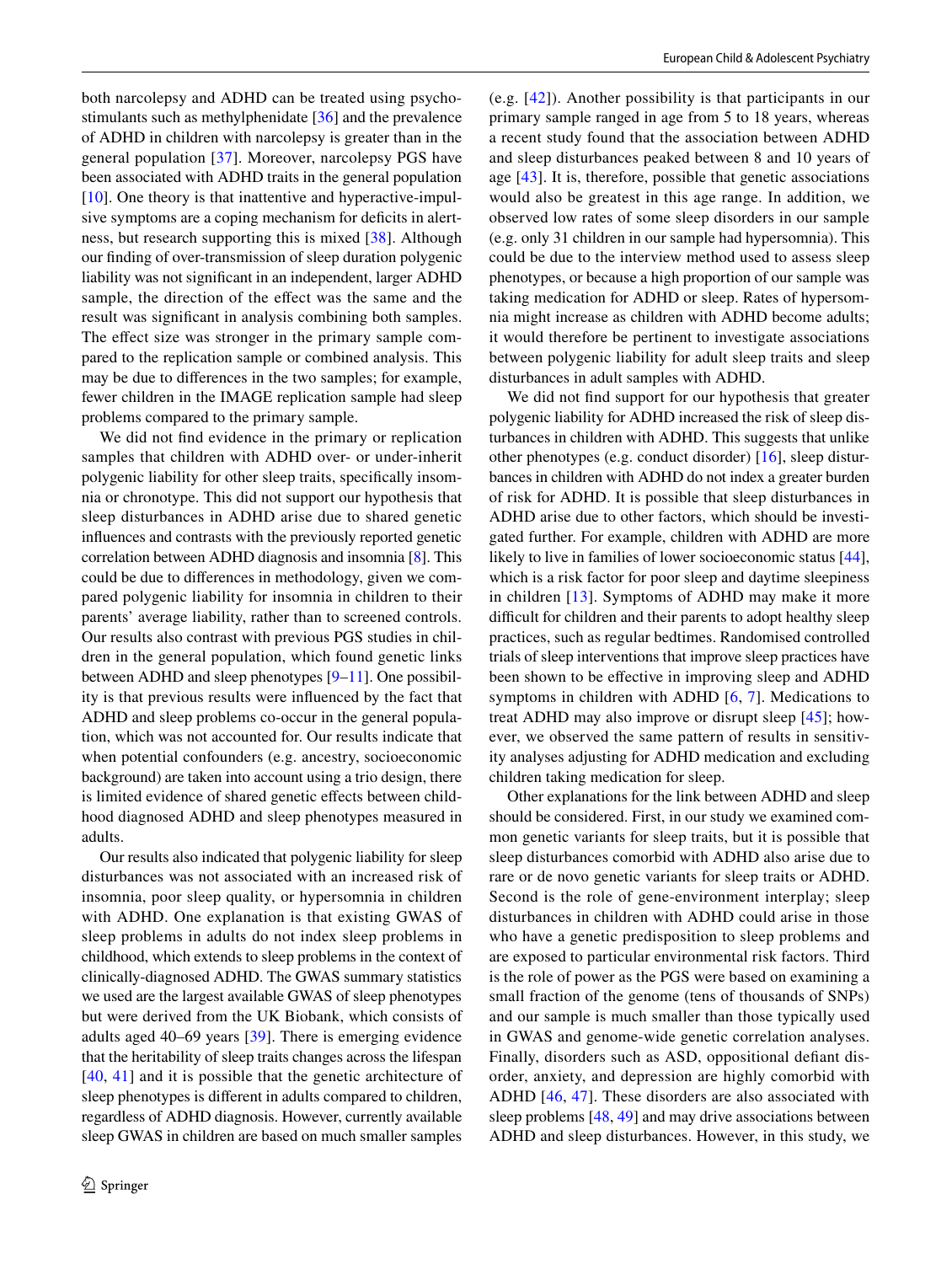did not fnd evidence that sleep problems in children with ADHD were driven by polygenic liability for ASD, MDD or anxiety. Future research needs to explore the impact of these comorbidities on sleep disturbances in children with ADHD.

## **Limitations**

Our study has several limitations, in addition to those outlined above. We measured sleep phenotypes using an interview, and a combination of parent and child-ratings. Some studies have shown discrepancies between parent and child reports of sleep, and their association with genetic factors; Breitenstein et al. [[50\]](#page-8-27) found that the heritability of sleep phenotypes in children difered depending on measurement method (self-report, parent-report or actigraphy). Future research should explore associations between ADHD and sleep using multiple measures of sleep phenotypes.

Our study also lacked phenotypic measures of chronotype, sleep duration, and other sleep disorders previously associated with ADHD [[1\]](#page-7-0), therefore we could not examine associations between ADHD/sleep PGS and these phenotypes. We were unable to test in our sample whether children with ADHD (regardless of sleep difficulties) had a higher burden of polygenic liability for sleep phenotypes, as we did not have a comparison sample of children without ADHD. Sleep disturbances were assessed when 30% of the sample were taking medication for ADHD and 15% were taking sleep medication, which may have infuenced our results, although our sensitivity analyses indicated this is unlikely to fully explain our results. Our study may also have been underpowered due to only having 328 trios in the primary sample and 844 trios in the replication sample. Detailed sleep phenotypes were not available in the replication sample.

### **Conclusions**

Sleep problems are common in children with ADHD and impact on illness course, quality of life and family relationships [\[2](#page-7-1)[–4](#page-7-3)]. Understanding why these sleep problems occur is important for understanding the aetiology of ADHD and identifying individuals who may be at higher risk of developing these problems. Using two large samples of children with ADHD, we fnd limited evidence for over-transmission of polygenic liability for sleep phenotypes, with weak evidence that polygenic liability for long sleep duration may be over-transmitted from parents to children. Our results also suggest comorbid sleep problems are not driven by genetic factors linked to sleep phenotypes measured in adults, or driven by polygenic liability for ADHD or other commonly comorbid neurodevelopmental and psychiatric disorders. However, our analyses utilised data from adult sleep GWAS

and need to be extended using data from sleep GWAS in children, once sufficiently large samples are available. Further exploration of the role of sleep comorbidities in individuals with ADHD, and examination of this relationship using a wider range of sleep phenotypes is also needed. Our fndings also highlight the need for additional exploration of biological and environmental factors that may give rise to sleep disturbances in children with ADHD.

**Supplementary Information** The online version contains supplementary material available at<https://doi.org/10.1007/s00787-021-01931-2>.

**Acknowledgements** We acknowledge dbGaP, via the dbGaP accession: phs000016.v2.p2 [https://www.ncbi.nlm.nih.gov/projects/gap/cgi-bin/](https://www.ncbi.nlm.nih.gov/projects/gap/cgi-bin/study.cgi?study_id=phs000016.v2.p2) [study.cgi?study\\_id=phs000016.v2.p2.](https://www.ncbi.nlm.nih.gov/projects/gap/cgi-bin/study.cgi?study_id=phs000016.v2.p2) Funding support for the International Multisite ADHD Genetics (IMAGE) project was provided by NIH grants R01MH62873 and R01MH081803 to S.V. Faraone and the genotyping of samples was provided through the Genetic Association Information Network (GAIN). The dataset(s) used for the analyses described in this manuscript were obtained from the database of Genotypes and Phenotypes (dbGaP) found at [http://www.ncbi.nlm.nih.](http://www.ncbi.nlm.nih.gov/gap) [gov/gap](http://www.ncbi.nlm.nih.gov/gap) through dbGaP accession number 26394. Samples and associated phenotype data for the International Multi-Center ADHD Genetics Project were provided by the following investigators: S. Faraone (PI), R. Anney, P. Asherson, J. Sergeant, R. Ebstein, B. Franke, M. Gill, A. Miranda, F. Mulas, R. Oades, H. Roeyers, A. Rothenberger, T. Banaschewski, J. Buitelaar, E. Sonuga-Barke (site PIs), M. Daly, C. Lange, N. Laird, J. Su, and B. Neale (statistical analysis team). We would also like to acknowledge the work of Sarah Barrett for her work with the sleep phenotype data in the primary sample.

**Author contributions** All authors contributed to the study conception and design. Material preparation and data analysis were performed by KJSL, JM and RA. The frst draft of the manuscript was written by KJSL and JM and all authors commented on previous versions of the manuscript. All authors read and approved the fnal manuscript.

**Funding** The work was supported by funding from the Wellcome Trust (grant no. 079711), Medical Research Council Centre (grant no. MR/ L010305/1), Health and Care Research Wales (grant no. 514032), Action Medical Research and Baily Thomas. We also acknowledge the support of the Supercomputing Wales project, which is part-funded by the European Regional Development Fund (ERDF) via the Welsh Government. JM was supported by a NARSAD Young Investigator Grant from the Brain and Behavior Research Foundation (grant no. 27879). KJSL was supported by the Wellcome Trust (220488/Z/20/Z) and the National Centre for Mental Health (NCMH) which is funded by Health and Care Research Wales. KL was supported by a grant from The Waterloo Foundation (Grant no. 918/3021). As this research was funded in whole, or in part, by the Wellcome Trust, for the purpose of open access, the author has applied a CC BY public copyright licence to any Author Accepted Manuscript version arising from this submission.

 **Code availability** The code that supports the fndings of this study is available on request from the corresponding author (KL).

### **Declarations**

**Conflict of interests** RA declares no competing interests. AMG is an advisor for a project initially sponsored by Johnson's Baby and is a consultant for Perrigo. AMG receives royalties for two books: Nod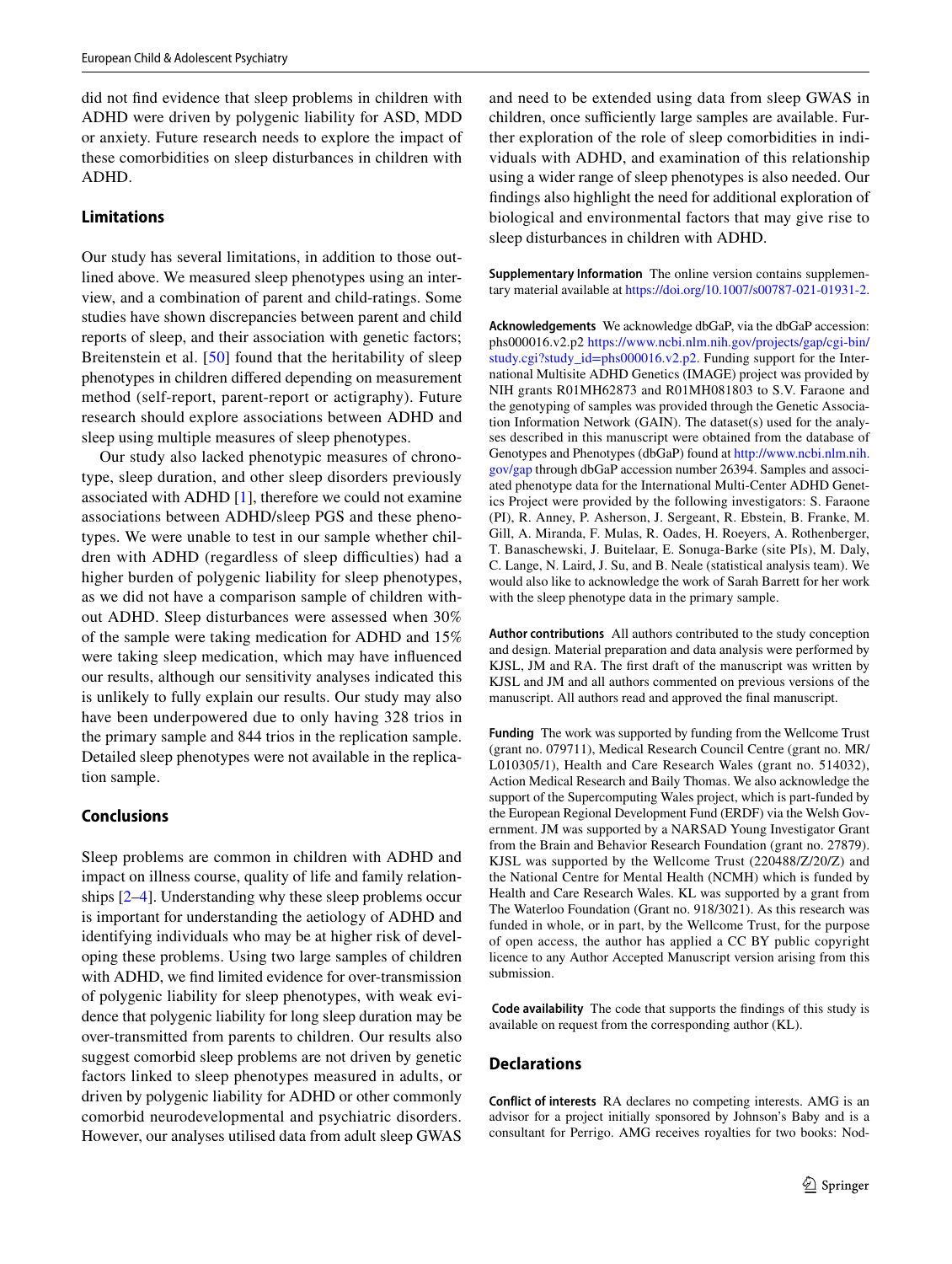ding Off (Bloomsbury Sigma 2018) and The Sleepy Pebble (Flying Eye, 2019), and has another contract with Lawrence King Publishers. AMG is a regular contributor to BBC Focus magazine and has contributed to other outlets (such as The Conversation, The Guardian and Balance Magazine). AMG occasionally receives sample products related to sleep (e.g. blue light blocking glasses) and has given a paid talk to a business. AMG has provided expertise on sleep to the Department for Education and Public Health England. KJSL reports honoraria for talks on sleep to Public Health Wales and the National Health Service Wales. AMG is a specialist subject editor at the Journal of Child Psychology and Psychiatry (sleep), and is on the advisory editorial board for Journal of Sleep Research, and is a member of the Sleep, Circadian Rhythms And Mental Health in Schools (SCRAMS) team. AT is a member of Welsh Health Collaborative's Together for Children and Young People T4CYP (2) Neurodevelopmental Steering Group; Neurodiversity advisory panel; Early Help and Enhanced Support Work Stream. AT is also a Board member for UK Patient Charity: ADHD Foundation and a Member of European ADHD Guidelines Group (EAGG). AT was a member of the consultation panel for the National Institute for Health's Research Development of a Ten-Year Strategy for Mental Health—Children and Young People and a member Together for Children and Young People Expert Reference Group—A Welsh Assembly Government and CAMHS multi-agency Programme Board to drive forward the development and implementation of child and adolescent mental health service improvement plans in Wales. AT is a panel member of the Ruane Prize Committee (Brain and Behavior Research Foundation USA), is on the Journal Advisory Board for The Lancet Psychiatry and is an Associate Editor for the American Journal

of Psychiatry. AT is a member of the American Psychiatric Association Review Committee on Neurodevelopmental Disorders. KL is a member of Welsh Health Collaborative's Together for Children and Young People T4CYP (2) Neurodevelopmental Steering Group. KL is Assistant Editor for BMC Psychiatry. JM is an Associate Editor for JCPP Advances.

**Open Access** This article is licensed under a Creative Commons Attribution 4.0 International License, which permits use, sharing, adaptation, distribution and reproduction in any medium or format, as long as you give appropriate credit to the original author(s) and the source, provide a link to the Creative Commons licence, and indicate if changes were made. The images or other third party material in this article are included in the article's Creative Commons licence, unless indicated otherwise in a credit line to the material. If material is not included in the article's Creative Commons licence and your intended use is not permitted by statutory regulation or exceeds the permitted use, you will need to obtain permission directly from the copyright holder. To view a copy of this licence, visit <http://creativecommons.org/licenses/by/4.0/>.

## **References**

- <span id="page-7-0"></span>1. Yoon SYR, Jain U, Shapiro C (2012) Sleep in attention-deficit/ hyperactivity disorder in children and adults: past, present, and future. Sleep Med Rev 16:371–388
- <span id="page-7-1"></span>2. Gregory AM, Agnew-Blais JC, Matthews T et al (2017) ADHD and sleep quality: longitudinal analyses from childhood to early adulthood in a twin cohort. J Clin Child Adolesc Psychol 46:284–294
- <span id="page-7-2"></span>3. Grünwald J, Schlarb AA (2017) Relationship between subtypes and symptoms of ADHD, insomnia, and nightmares in connection with quality of life in children. Neuropsychiatr Dis Treat 13:2341–2350
- <span id="page-7-3"></span>4. Sung V, Hiscock H, Sciberras E, Efron D (2008) Sleep problems in children with attention-defcit/hyperactivity disorder:

prevalence and the efect on the child and family. Arch Pediatr Adolesc Med 162:336–342

- <span id="page-7-4"></span>5. Morash-Conway J, Gendron M, Corkum P (2017) The role of sleep quality and quantity in moderating the effectiveness of medication in the treatment of children with ADHD. Atten Defc Hyperact Disord 9:31–38
- <span id="page-7-5"></span>6. Sciberras E, Mulraney M, Mensah F et al (2020) Sustained impact of a sleep intervention and moderators of treatment outcome for children with ADHD: a randomised controlled trial. Psychol Med 50:210–219
- <span id="page-7-6"></span>7. Hiscock H, Sciberras E, Mensah F et al (2015) Impact of a behavioural sleep intervention on symptoms and sleep in children with attention deficit hyperactivity disorder, and parental mental health: randomised controlled trial. BMJ. [https://doi.org/](https://doi.org/10.1136/bmj.h68) [10.1136/bmj.h68](https://doi.org/10.1136/bmj.h68)
- <span id="page-7-7"></span>8. Demontis D, Walters RK, Martin J et al (2019) Discovery of the first genome-wide significant risk loci for attention deficit/ hyperactivity disorder. Nat Genet 51:63–75
- <span id="page-7-8"></span>9. Akingbuwa WA, Hammerschlag AR, Jami ES et al (2020) Genetic associations between childhood psychopathology and adult depression and associated traits in 42 998 individuals: a meta-analysis. JAMA Psychiat. [https://doi.org/10.1001/jamap](https://doi.org/10.1001/jamapsychiatry.2020.0527) [sychiatry.2020.0527](https://doi.org/10.1001/jamapsychiatry.2020.0527)
- <span id="page-7-9"></span>10. Takahashi N, Nishimura T, Harada T et al (2020) Polygenic risk score analysis revealed shared genetic background in attention deficit hyperactivity disorder and narcolepsy. Transl Psychiatry 10:284
- <span id="page-7-10"></span>11. Ohi K, Ochi R, Noda Y et al (2021) Polygenic risk scores for major psychiatric and neurodevelopmental disorders contribute to sleep disturbance in childhood: adolescent brain cognitive development (ABCD) study. Transl Psychiatry 11:187
- <span id="page-7-11"></span>12. Weiner DJ, Wigdor EM, Ripke S et al (2017) Polygenic transmission disequilibrium confrms that common and rare variation act additively to create risk for autism spectrum disorders. Nat Genet 49:978–985
- <span id="page-7-12"></span>13. Bagley EJ, Kelly RJ, Buckhalt JA, El-Sheikh M (2015) What keeps low-SES children from sleeping well: the role of presleep worries and sleep environment. Sleep Med 16:496–502
- <span id="page-7-13"></span>14. Mayes SD, Calhoun SL, Bixler EO et al (2009) ADHD subtypes and comorbid anxiety, depression, and oppositional-defant disorder: diferences in sleep problems. J Pediatr Psychol 34:328–337
- <span id="page-7-14"></span>15. Schneider HE, Lam JC, Mahone EM (2016) Sleep disturbance and neuropsychological function in young children with ADHD. Child Neuropsychol 22:493–506
- <span id="page-7-15"></span>16. Hamshere ML, Langley K, Martin J et al (2013) High loading of polygenic risk for ADHD in children with comorbid aggression. Am J Psychiatry 170:909–916
- <span id="page-7-16"></span>17. Krystal AD (2012) Psychiatric disorders and sleep. Neurol Clin 30:1389–1413
- <span id="page-7-17"></span>18. Lane JM, Jones SE, Dashti HS et al (2019) Biological and clinical insights from genetics of insomnia symptoms. Nat Genet 51:387–393
- <span id="page-7-18"></span>19. Cross-Disorder Group of the Psychiatric Genomics Consortium (2019) Genomic relationships, novel loci, and pleiotropic mechanisms across eight psychiatric disorders. Cell 179:1469-1482.e11
- <span id="page-7-19"></span>20. Zhao H, Nyholt DR (2017) Gene-based analyses reveal novel genetic overlap and allelic heterogeneity across fve major psychiatric disorders. Hum Genet 136:263–274
- <span id="page-7-20"></span>21. Angold A, Prendergast M, Cox A et al (1995) The child and adolescent psychiatric assessment (CAPA). Psychol Med 25:739–753
- <span id="page-7-21"></span>22. Holmes J, Lawson D, Langley K et al. (2004) The Child Attention-Deficit Hyperactivity Disorder Teacher Telephone Interview (CHATTI): reliability and validity. Br J Psychiatry 184:74–78. <https://doi.org/10.1192/bjp.184.1.74>